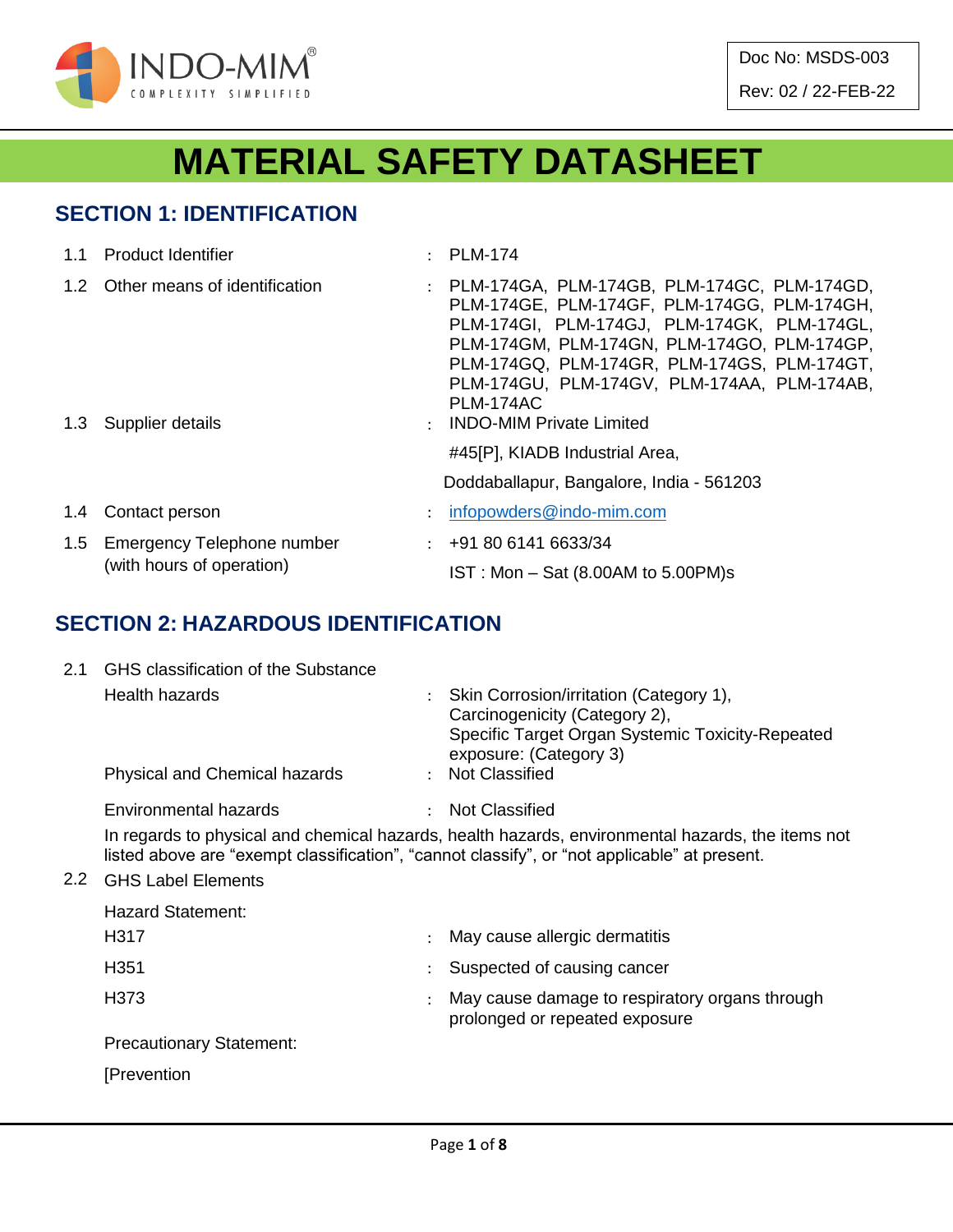

| P <sub>201</sub>     |                      | Obtain special instruction before use.                                                                  |
|----------------------|----------------------|---------------------------------------------------------------------------------------------------------|
| P260                 |                      | Do not breathe dust/fumes/gas/mist/vapors/spray.                                                        |
| P <sub>264</sub>     | $\ddot{\phantom{a}}$ | Wash hands and face thoroughly after handling.                                                          |
| P <sub>272</sub>     |                      | Contaminated work clothing should not be allowed out<br>Of the workplace.                               |
| P <sub>280</sub>     |                      | Wear protective gloves/protective clothing/eyes<br>protection/face protection.                          |
| [Emergency Response] |                      |                                                                                                         |
| P308+P313            |                      | If exposed or concerned, Get medical advice/attention.                                                  |
| P314                 |                      | Get medical advice/attention if feel unwell.                                                            |
| P <sub>501</sub>     |                      | To dispose of contents/container entrust it to a waste<br>service company admitted by local government. |

Fire Service Act

This special alloy powder has been confirmed and registered as non-hazardous by ignition test based on Fire service act No. 11 (Part 4 of Article 1 of cabinet Order No. 358). However, there is a possibility that fine particle dust would fire when it is touched.

## **SECTION 3: COMPOSITION/INFORMATION ON INGREDIENTS**

| 3.1 | Substance/Mixture                                                                                                                                                                                                                    | Mixture                                                       |                                                                                    |
|-----|--------------------------------------------------------------------------------------------------------------------------------------------------------------------------------------------------------------------------------------|---------------------------------------------------------------|------------------------------------------------------------------------------------|
|     | <b>General Product Description</b>                                                                                                                                                                                                   | <b>Metallic Powder</b>                                        |                                                                                    |
|     | Alias                                                                                                                                                                                                                                | <b>Alloy Powder</b>                                           |                                                                                    |
| 3.2 | Chemical Name, Percent and CAS#:<br><b>Elements</b><br><b>Nickel</b><br>Copper<br>Chromium<br>Niobium<br>Silicon<br><b>Iron</b><br>Any concentration shown as a range is to protect the confidentiality or is due to batch variation | %<br>$1 - 8$<br>$1 - 8$<br>$10 - 20$<br>$<$ 1<br>$<$ 1<br>>70 | CAS#<br>7440-02-0<br>7440-50-8<br>7440-47-3<br>7440-03-1<br>7440-21-3<br>7439-89-6 |
|     | Class Reference Number in the Gazette List                                                                                                                                                                                           | <b>Not Subject</b><br>$\ddot{\cdot}$                          |                                                                                    |
|     | <b>Impurities and Stabilizing Additives</b>                                                                                                                                                                                          | No Data<br>$\ddot{\phantom{a}}$                               |                                                                                    |
|     | Contribute to Classification                                                                                                                                                                                                         |                                                               |                                                                                    |
|     | <b>Pollutant Release and Transfer Register</b><br>(PRTR)                                                                                                                                                                             | Not applicable<br>$\ddot{\cdot}$                              |                                                                                    |
|     | <b>Hazard Symbol</b>                                                                                                                                                                                                                 | Not harmful<br>$\ddot{\cdot}$                                 |                                                                                    |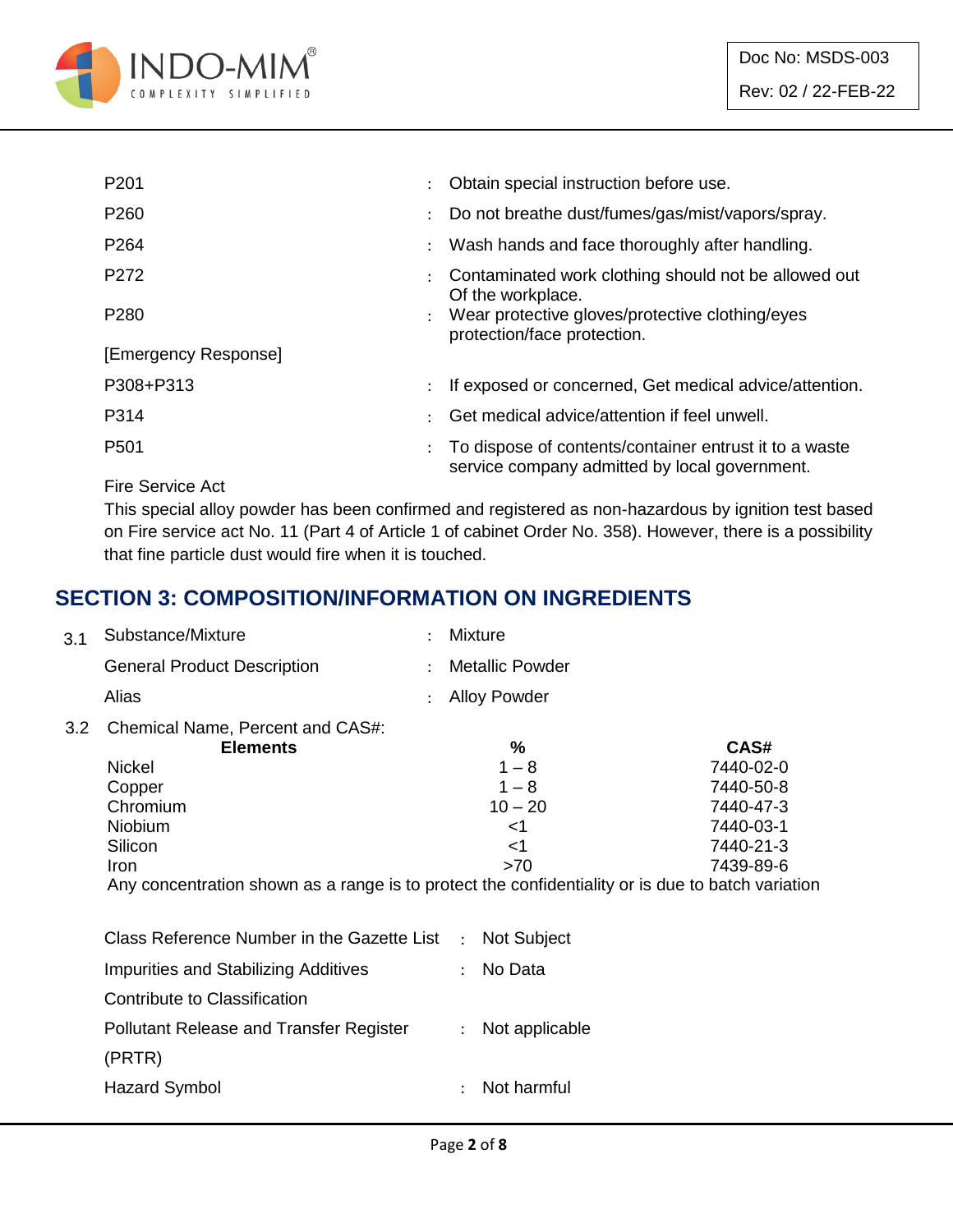

| 3.3 | <b>Risk Phrases</b>   |                |                                                        |
|-----|-----------------------|----------------|--------------------------------------------------------|
|     | R40                   | $\ddot{\cdot}$ | limited evidence of a carcinogenic effect              |
|     | R43                   | $\ddot{\cdot}$ | May cause sensitization by skin contact                |
|     | R48/20                | $\ddot{\cdot}$ | Harmful: danger of serious damage to health by         |
|     |                       |                | prolonged exposure through inhalation.                 |
| 3.4 | <b>Safety Phrases</b> |                |                                                        |
|     | S <sub>16</sub>       | $\ddot{\cdot}$ | Keep away from sources of ignition $-$ No smoking      |
|     | S7/9                  | $\ddot{\cdot}$ | Keep the container tightly closed and in a well-       |
|     |                       |                | ventilated place                                       |
|     | S36/37/39             | ÷              | Wear suitable protective clothing, gloves and eye/face |
|     |                       |                | protection                                             |

## **SECTION 4: FIRST AID MEASURES**

| 4.1 | Inhalation                           |                      | If inhaled, remove to fresh air.<br>Get medical advice/attention if feeling well. |
|-----|--------------------------------------|----------------------|-----------------------------------------------------------------------------------|
|     | 4.2 Skin Contact                     |                      | Immediately remove contaminated clothing and shoes.                               |
|     |                                      |                      | Wash with soap and plenty of water.                                               |
|     |                                      |                      | If irritation develops and persists, get medical attention.                       |
|     | 4.3 Eye Contact                      |                      | Flush eyes with plenty of water for at least 15 minutes.                          |
|     |                                      |                      | If irritation develops and persists, get medical attention.                       |
| 4.4 | Ingestion                            | $\ddot{\phantom{0}}$ | Immediately rinse mouth. Get medical aid immediately.                             |
| 4.5 | Anticipated Acute & Tardive symptoms |                      | Allergy Symptoms.                                                                 |
| 4.6 | Most important Signs and Symptoms    |                      | No data is currently available.                                                   |
| 4.7 | Protection for first-aid             |                      | Wear protective equipment's according to the situation.                           |
| 4.8 | Important notes for Doctor           |                      | No data is currently available.                                                   |

# **SECTION 5: FIRE FIGHTING MEASURES**

| 5.1 Suitable Extinguishing Media                                       | : Dry sand, limestone powder, dry powder and special<br>powder against the metal powder. |
|------------------------------------------------------------------------|------------------------------------------------------------------------------------------|
| 5.2 Extinguishing media, which must not be<br>used for safety reasons: | water and carbon dioxide (CO2)                                                           |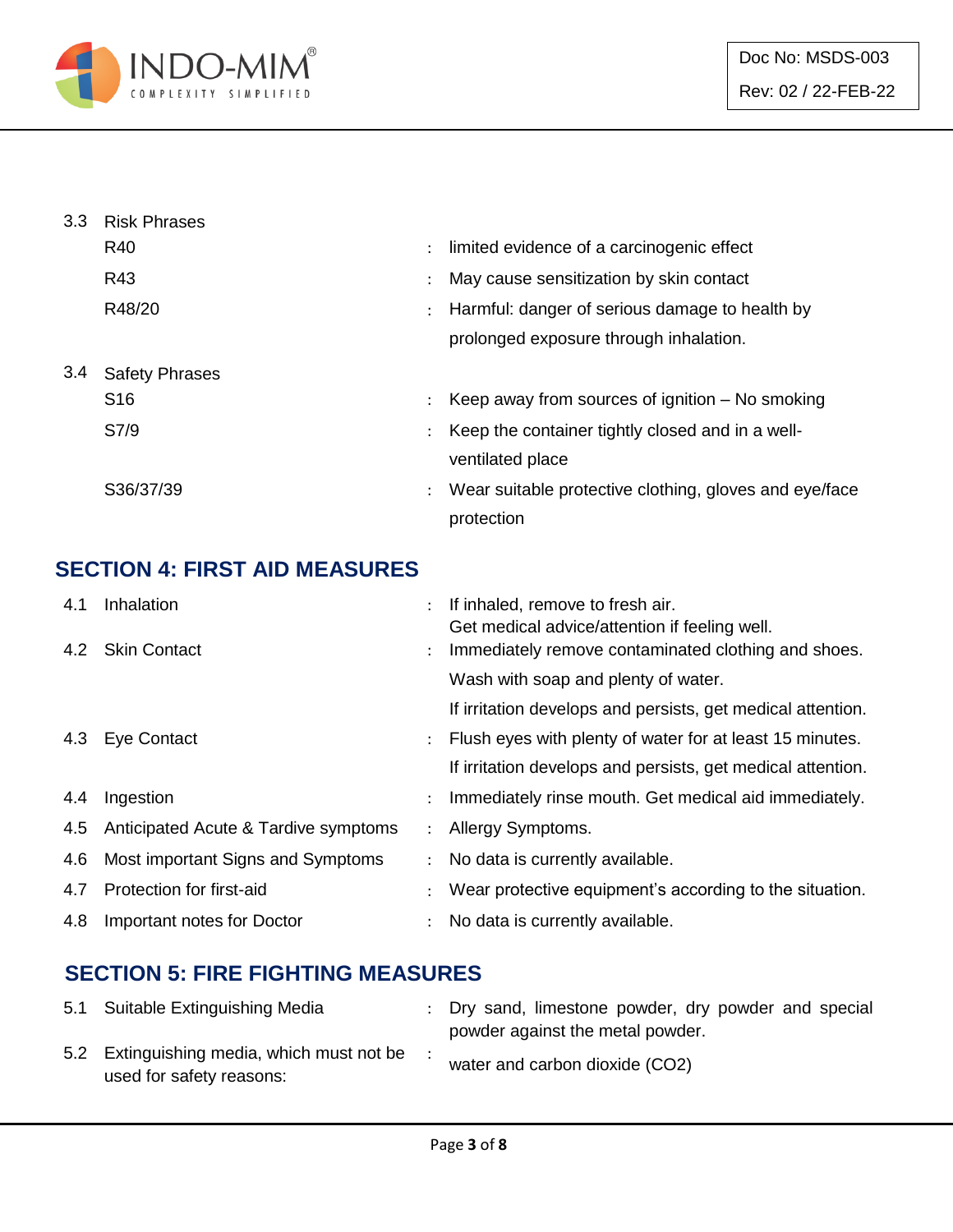

| 5.3 Specific Hazards                 | : Non-dangerous. Heavy metals may be released in<br>hazardous concentrations in the form of dust or fumes.<br>Collect contamination fire extinguishing<br>water<br>separately. This must not be discharged into the drains. |
|--------------------------------------|-----------------------------------------------------------------------------------------------------------------------------------------------------------------------------------------------------------------------------|
| 5.4 Special firefighting Procedures: | : Using proper extinguishing media water may be<br>ineffective.                                                                                                                                                             |
| 5.5 Protection for firefighting:     | : Firefighting always wears respiratory protection and<br>protective clothing.                                                                                                                                              |

### **SECTION 6: ACCIDENTAL RELEASE MEASURES**

| 6.1 | <b>Personal Precautions, Protective</b><br>equipment, And emergency measures | : Ensure adequate ventilation.<br>Used personal protective equipment. Avoid contact with<br>skin/eyes. Do not breathe vapors/dust. Remove all<br>sources of ignition. Observe "8.<br>Exposure<br>controls/personal protection". |
|-----|------------------------------------------------------------------------------|---------------------------------------------------------------------------------------------------------------------------------------------------------------------------------------------------------------------------------|
|     | 6.2 Environmental Precaution                                                 | : Avoid runoff into sewers and drains.                                                                                                                                                                                          |
|     | 6.3 Collection and Neutralization                                            | : Vacuum or sweep-up spills. Containment and clean-up<br>discard collected spills in airtight containers.                                                                                                                       |
| 6.4 | <b>Equipment and Methods</b>                                                 | : Prevention of secondary immediately eliminate all<br>sources of ignition                                                                                                                                                      |
| 6.5 | Disaster                                                                     | Prevent runoff into sewers and drains.                                                                                                                                                                                          |

# **SECTION 7: HANDLING AND STORAGE**

| 7.1 | Handling             |                      |                                                                                                                                                                                                                                                                        |
|-----|----------------------|----------------------|------------------------------------------------------------------------------------------------------------------------------------------------------------------------------------------------------------------------------------------------------------------------|
|     | Engineering controls |                      | : Refer to "Engineering Controls" of "8. Exposure<br>controls/Personal Protection". Wear Proper Protective<br>equipment.                                                                                                                                               |
|     | Exhaust              | $\ddot{\phantom{0}}$ | Use adequate general and local exhaust ventilation to<br>maintain dust concentration levels as low as possible.                                                                                                                                                        |
|     | <b>Precaution</b>    |                      | The product should only be used in areas from which all<br>naked lights and other sources of ignition have been<br>excluded. Keep away from Heat or Flame. Pay<br>attention to fumes because they may ignite. Take<br>precautionary measures against static discharge. |
|     | Avoiding contact     |                      | : Refer to "10. Stability and reactivity                                                                                                                                                                                                                               |
| 7.2 | Storage              |                      |                                                                                                                                                                                                                                                                        |
|     | Engineering controls | $\ddot{\phantom{a}}$ | The storage area must have a fireproof structure.                                                                                                                                                                                                                      |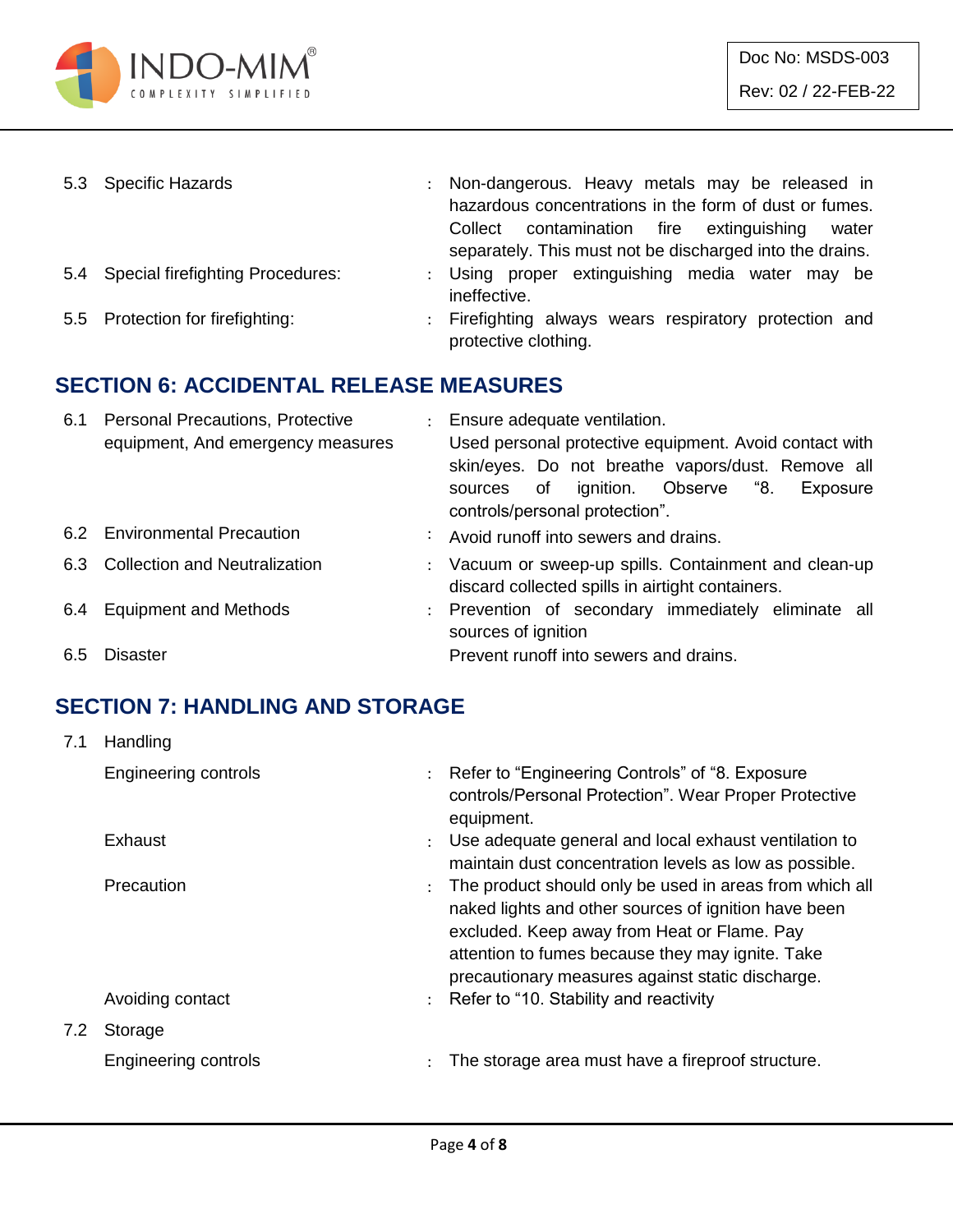

|                    | Prevent hazardous material penetrate into storage<br>area. Provide proper Equipment of lighting and<br>ventilation. |
|--------------------|---------------------------------------------------------------------------------------------------------------------|
| Incompatibilities  | : Refer to "10. Stability and Reactivity".                                                                          |
| Storage conditions | Store in a dry, cool and well-ventilated area from heat,<br>sparks, open flames and all other sources of ignition.  |
| Packaging material | Use the material which not penetrate any hazardous<br>material for the container.                                   |

#### **SECTION 8: EXPOSURE CONTROLS/PERSONAL PROTECTION**

8.1 Control Concentration and working environment assessment criteria: No Data Exposure Limits:

|     | Mn                            | $\ddot{\phantom{a}}$ | TLV-TWA: 0.2mg/m3 (ACGIH)                                                                  | $$ D           |
|-----|-------------------------------|----------------------|--------------------------------------------------------------------------------------------|----------------|
|     | Ni                            | ٠                    | TLV-TWA: 1.5mg/m3 (ACGIH)(As inhalable<br>fraction)2B                                      |                |
|     | Cr                            |                      | TLV-TWA: 0.5mg/m3 (ACGIH)                                                                  | A4             |
|     | Mo                            |                      | TLV-TWA: 3mg/m3 (ACGIH)                                                                    |                |
|     | Co                            |                      | TLV-TWA: 0.02mg/m3 (ACGIH)                                                                 | A <sub>3</sub> |
|     | D                             |                      | Not suspected as a human carcinogen                                                        |                |
|     | 2B                            |                      | Possible human carcinogen                                                                  |                |
|     | A4                            |                      | Not classifiable as a human carcinogen                                                     |                |
|     | A3                            |                      | Confirmed animal carcinogen with unknown relevance<br>to humans.                           |                |
|     | Engineering control:          |                      | Not required                                                                               |                |
| 8.2 | Protective equipment:         |                      |                                                                                            |                |
|     | <b>Respiratory Protection</b> |                      | In case ventilation is not adequate, wear a P2 filter<br>respirator for harmful particles. |                |
|     | <b>Hand Protection</b>        |                      | Wear rubber gloves to meet the regulation of "EU<br>Directive 89/689/EEC" and "EN 374".    |                |
|     | Eye Protection                |                      | Wear Safety goggles meet "EN 166".                                                         |                |
|     | Skin and Body Protection      |                      | Wear suitable clothing with long sleeves.                                                  |                |
|     | <b>Health measures</b>        |                      | Replace work clothing every day.                                                           |                |
|     |                               |                      |                                                                                            |                |

Provide an eyewash unit near the working area.

# **SECTION 9: PHYSICAL AND CHEMICAL PROPERTIES**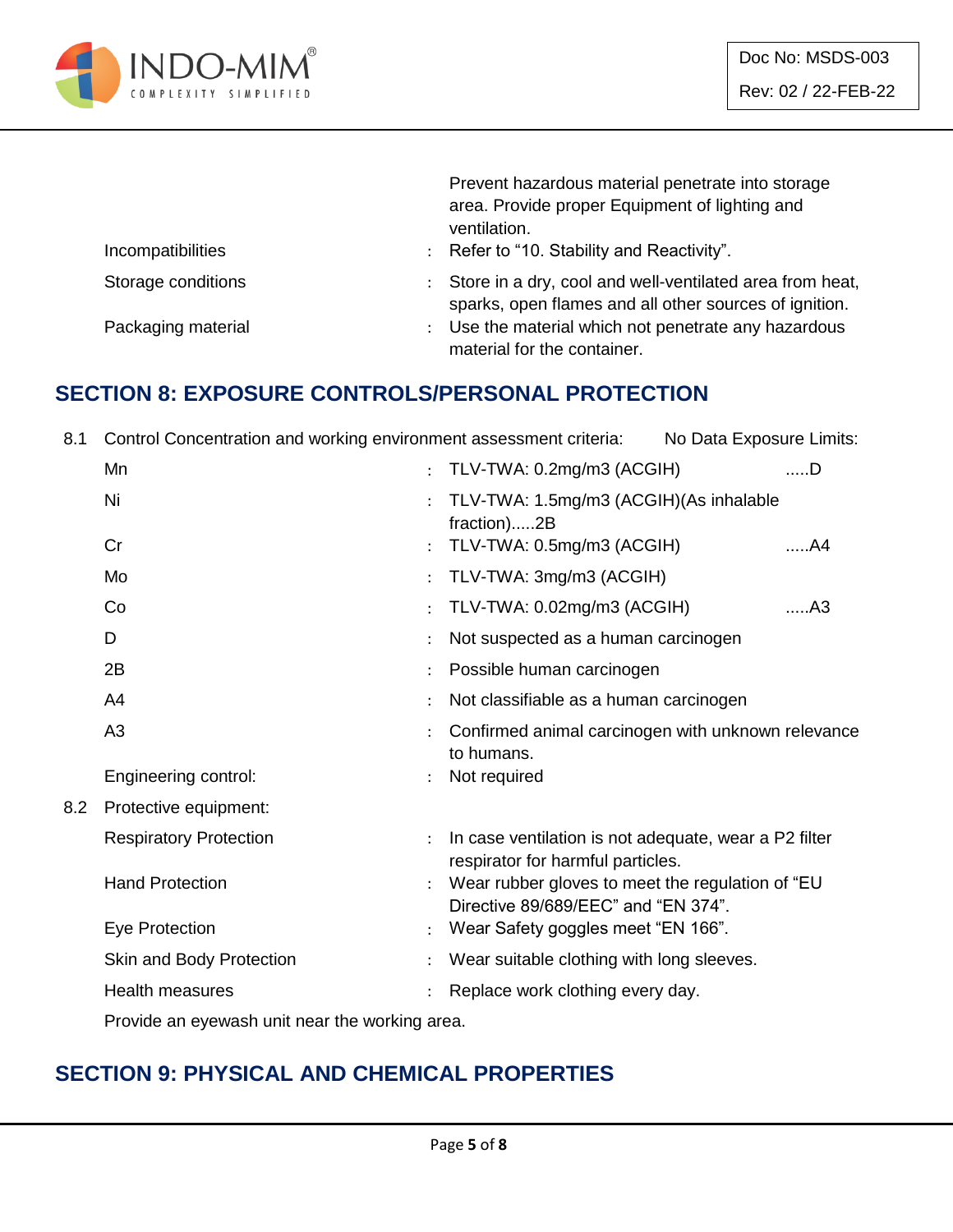

| Appearance                                      |                | Silver-gray, Powder |
|-------------------------------------------------|----------------|---------------------|
| Odor                                            | ٠              | <b>Odorless</b>     |
| РH                                              |                | Not applicable      |
| <b>Melting Point</b>                            |                | Not available       |
| <b>Boiling Point</b>                            |                | Not available       |
| <b>Flash Point</b>                              |                | Not available       |
| Ignition Point                                  |                | Not available       |
| Range of Explosion                              |                | Not available       |
| Vapour Pressure                                 |                | Not available       |
| <b>Specific Gravity</b>                         |                | $7.5 - 9.3$ (g/cm3) |
| Solubility                                      |                | Insoluble           |
| <b>Aqueous Solubility</b>                       |                | Insoluble           |
| Octanol/water                                   |                | Not applicable      |
| <b>Partition coefficient</b>                    |                |                     |
| Decomposition Temperature"                      |                | Not available       |
| Odor threshold                                  |                | Not available       |
| <b>Evaporation Rates</b>                        | $\ddot{\cdot}$ | $0\%$               |
| Combustibility                                  |                | Not available       |
| <b>Other Physical &amp; Chemical Properties</b> |                | Not available       |
|                                                 |                |                     |

## **SECTION 10: STABILITY AND REACTIVITY**

| Stability                        | : Not available                                        |
|----------------------------------|--------------------------------------------------------|
| <b>Hazardous Reactivity</b>      | Not available                                          |
| Condition to avoid               | $\cdot$ High-Temperature state in the dusty atmosphere |
| Incompatibilities                | . Oxidizing agents (against Si).                       |
| Hazardous Decomposition products | No data in general use                                 |

## **SECTION 11: TOXICOLOGICAL INFORMATION**

| Not available<br><b>Acute Toxicity:</b>                                                            |  |                                                                                                                    |  |  |  |
|----------------------------------------------------------------------------------------------------|--|--------------------------------------------------------------------------------------------------------------------|--|--|--|
| Fe: Rat Oral LD50= 30000mg/kg                                                                      |  |                                                                                                                    |  |  |  |
| Mn: Rat Oral LD50= 9000mg/kg<br>Rat Oral LD50= 9000mg/kg<br>Ni:<br>Rat Oral LD50= 3160mg/kg<br>Si: |  | (Particle size<1mm)                                                                                                |  |  |  |
| <b>Skin Corrosion/Irritation</b>                                                                   |  | Mild Irritation                                                                                                    |  |  |  |
| Serious Eye danger/Eye Irritation                                                                  |  | The product is not classified as an eye irritant, however<br>high dust levels in the air may cause eye irritation. |  |  |  |
| Respiratory/Skin Sensitizing Potential<br>$\ddot{\phantom{0}}$                                     |  | Nickel: may result in allergic lung sensitization reactions                                                        |  |  |  |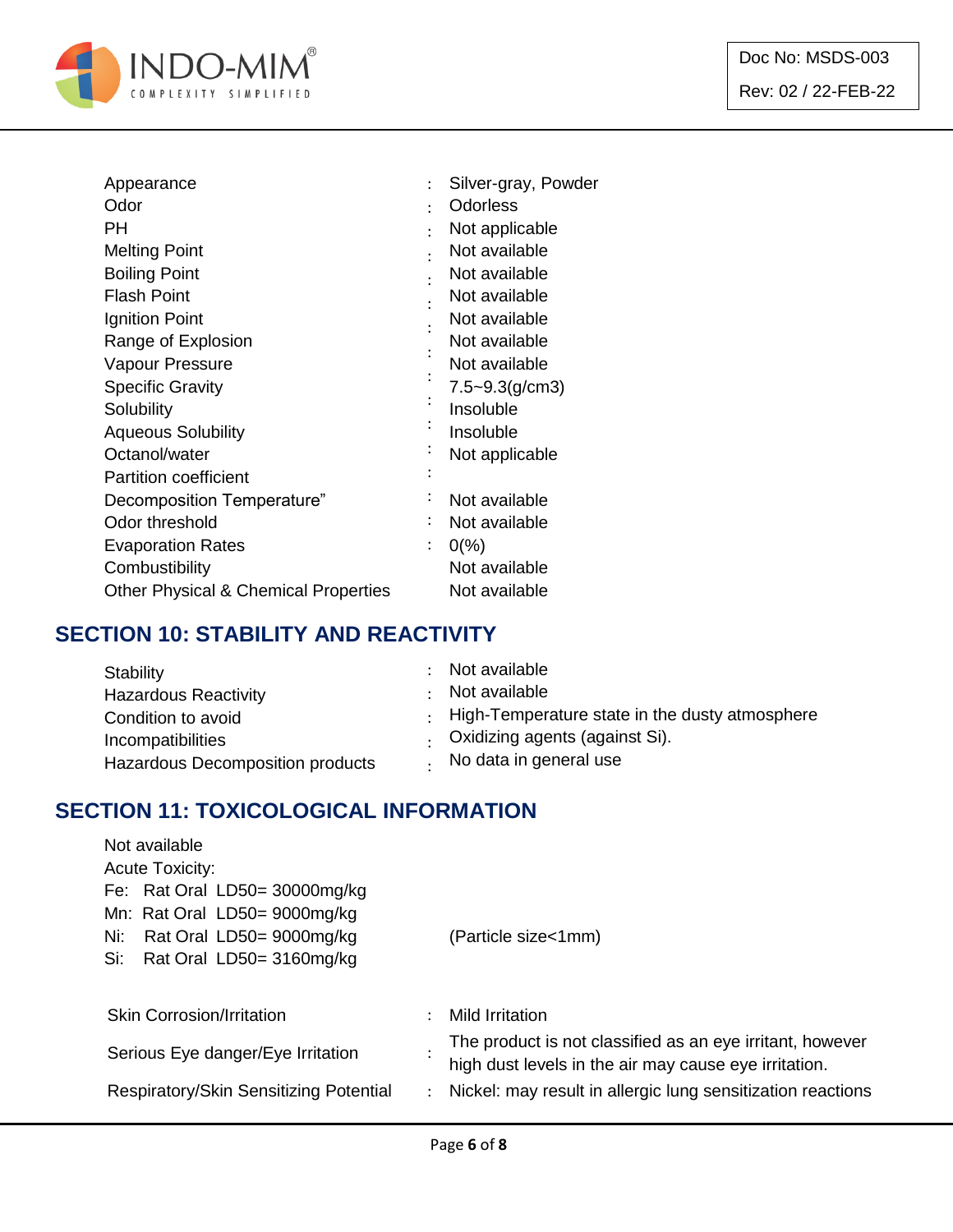

Nickel: Allergic skin sensitization reactions are the most

|                                                                |                      | frequent effect of exposure.                                                           |
|----------------------------------------------------------------|----------------------|----------------------------------------------------------------------------------------|
| Mutagenicity                                                   | $\mathcal{L}$        | No information found                                                                   |
| Carcinogenicity                                                |                      | : H351: Suspected of causing cancer                                                    |
| Reproductive effects                                           |                      | : No information found                                                                 |
| Specific target organ systemic Toxicity<br>(Single Exposure)   |                      | No information found                                                                   |
| Specific target organ systemic Toxicity<br>(Repeated Exposure) |                      | H372: If inhaled, causes damage to the organ through<br>prolonged or repeated exposure |
| <b>Aspiratory Toxicity</b>                                     | $\ddot{\phantom{0}}$ | No information found                                                                   |
| <b>Other Studies</b>                                           | ÷                    | No information found                                                                   |
|                                                                |                      |                                                                                        |

## **SECTION 12: ECOLOGICAL INFORMATION**

| : No information found       |
|------------------------------|
| : No information found       |
| $\cdot$ No information found |
| No information found         |
| . No information found       |
|                              |

### **SECTION 13: DISPOSAL CONSIDERATIONS**

| <b>Residual wastes</b> | Dispose of in accordance with local regulations. |
|------------------------|--------------------------------------------------|
| <b>Used Containers</b> | Dispose of containers as scrap.                  |

#### **SECTION 14: TRANSPORT INFORMATION**

| International regulation      | Not Regulated as per IATA   |
|-------------------------------|-----------------------------|
| Domestic regulation           | . Not Regulated as per IATA |
| Special safety measures       | : Not Regulated as per IATA |
| Emergency response guide book |                             |
| number                        | Not Regulated as per IATA   |

### **SECTION 15: REGULATOR INFORMATION**

Chemical Substances Control Law PRTP (Pollutant Release and Transfer Register) Fire Service Act No.11 (Part 4 of Article 1 of Cabinet Order No. 358)

#### **SECTION 16: ADDITIONAL INFORMATION**